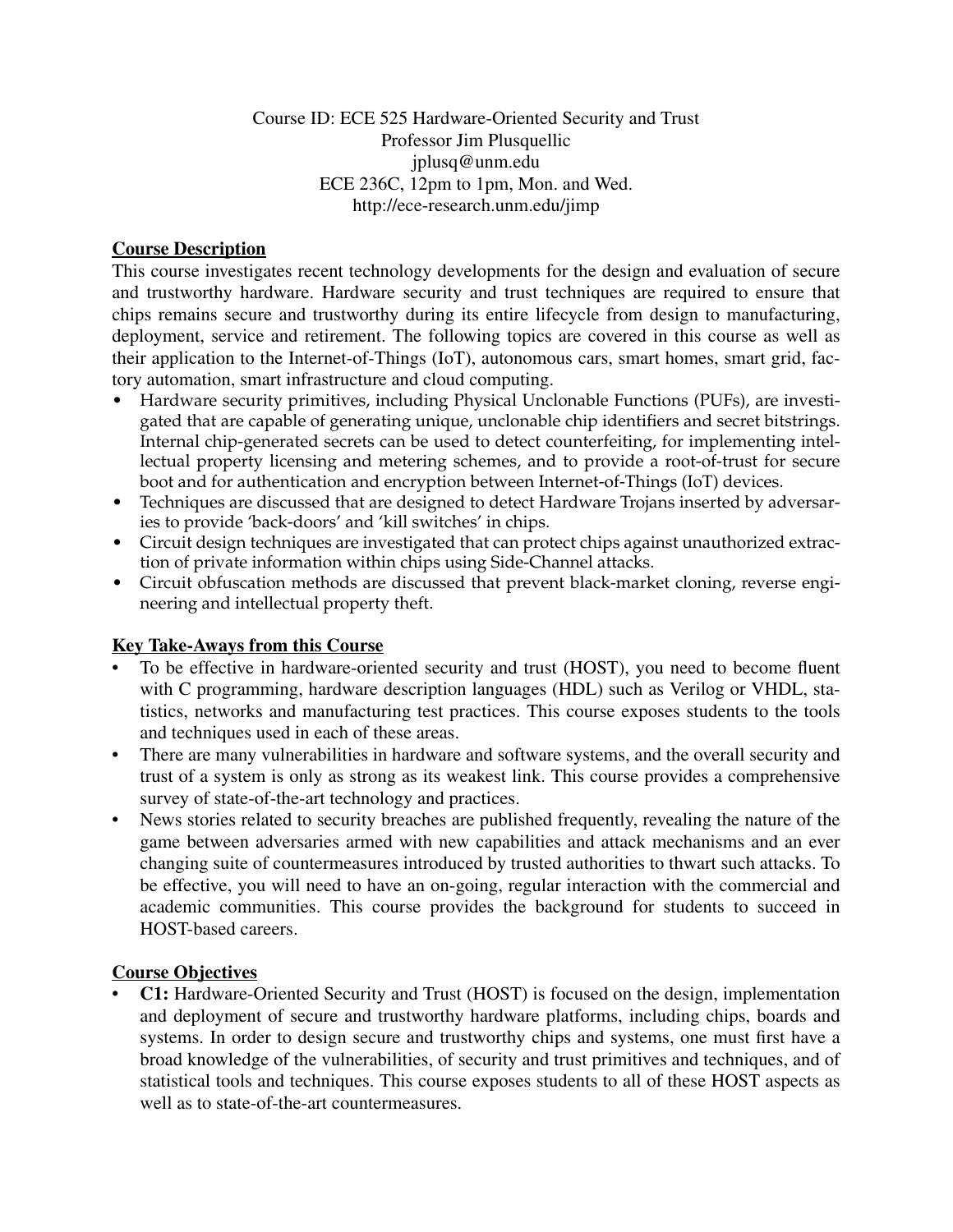- **C2:** Hardware-based security and trust intersects with software-based security, but is distinct in many ways. A simulation-based approach used in software security to learning HOST concepts is not as effective as a hands-on experimental-based approach. In fact, several important topics within HOST cannot be fully explored using modeling and simulation, e.g., PUFs and side-channel methods for extracting information and detecting hardware Trojans are heavily impacted by poorly modeled within-die process variations. This course takes a hardwarebased, hands-on approach to learning, exposing students to FPGAs, test and measurement equipment, and live network communication protocols.
- **C3:** An important component of Computer Engineering is becoming fluent with computeraided design (CAD) tools, such as Xilinx Vivado and Cadence Virtuoso. The laboratories and project expose students to FPGA hardware synthesis tools and SoC tool flows that integrate custom hardware with C programs running on embedded microprocessors.

## **Specific Course Requirements**

Undergraduate courses in C programming and VHDL are recommended. The course leverages SoC integration of software (C) and hardware (VHDL) as the basis for investigating HOST concepts.

### **Technical Skills**

In order to participate and succeed in this class, you will need to be able to perform the following basic technical tasks:

- Use UNM Learn (help documentation located in "How to Use Learn" link on left course menu).
- Use email including attaching files, opening files, downloading attachments.
- Open a hyperlink (click on a hyperlink to get to a website or online resource).
- Use a word processor to create homework, laboratory and project reports. NOTE: YOU MUST ONLY SUBMIT TXT and/or PDF files. WORD, EXCEL or other types of word processing formats will NOT be accepted.
- Download, annotate, save and upload PDF files.
- Use the in-course web conferencing tool (Collaborate Web Conferencing software).
- Download and install an application or plug in required for participating in web conferencing sessions.

### **Technical Requirements**

Computer

- A high speed Internet connection is highly recommended.
- Supported browsers include: Internet Explorer, Firefox, and Safari. Detailed Supported Browsers and Operating Systems: http://online.unm.edu/help/learn/students/
- Any computer capable of running a recently updated web browser should be sufficient to access your online course. However, bear in mind that processor speed, amount of RAM and Internet connection speed can greatly affect performance. Many locations offer free highspeed Internet access including UNM's Computer Pods.
- For using the Kaltura Media Tools inside Learn, be sure you have downloaded and installed the latest version of Java, Flash, and Mozilla Firefox. They may not come preloaded.
- Microsoft Office products are available free for all UNM students (more information on the UNM IT Software Distribution and Downloads page: http://it.unm.edu/software/index.html)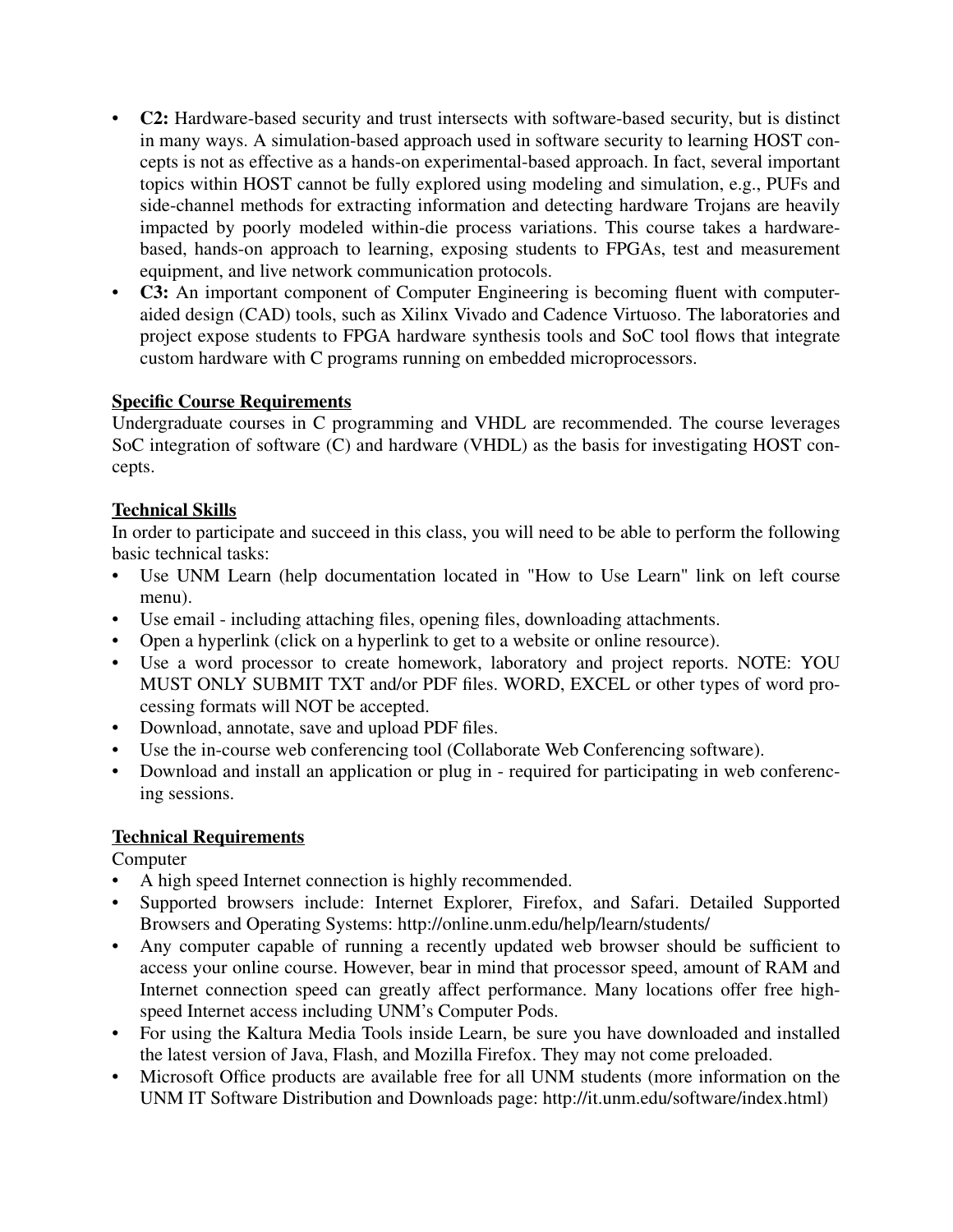For UNM Learn Technical Support: (505) 277-0857 (24/7) or use the "Create a Support Ticket" link in your course.

## **Web Conferencing**

Web conferencing will be used in this course during the following times and dates: TBD For the online sessions, you will need:

- A USB headset with microphone. Headsets are widely available at stores that sell electronics, at the UNM Bookstore or online.
- A high-speed internet connection is highly recommended for these sessions. A wireless Internet connection may be used if successfully tested for audio quality prior to web conferencing.
- For UNM Web Conference Technical Help: (505) 277-0857

Tracking Course Activity UNM Learn automatically records all students' activities including: your first and last access to the course, the pages you have accessed, the number of discussion messages you have read and sent, web conferencing, discussion text, and posted discussion topics. This data can be accessed by the instructor to evaluate class participation and to identify students having difficulty.

### **Textbook and Supplemental Materials**

Recommended Textbooks:

- "The Hardware Trojan War: Attacks, Myths, and Defenses", Springer, 2017.
- "Fundamentals of IP and SoC Security, Design, Verification, and Debug", Springer, 2017.
- " Hardware Protection through Obfuscation", Springer, 2017.
- "Physically Unclonable Functions: Constructions, Properties and Applications", Roel Maes, Springer, SBN 978-3-642-41394-0, ISBN 978-3-642-41395-7 (eBook)
- "Handbook of Applied Cryptography", A. J. Menezes, P. C. van Oorschot and S. A. Vanstone, http://cacr.uwaterloo.ca/hac/

# **Required Supplementary Materials**

- Students will be required to setup an account with Xilinx (www.xilinx.com) as a mechanism to download the Vivado software tool. A free license will be provided by Xilinx.
- Students may be required to buy an FPGA board (at an academic discount price) as covered in the laboratory introductory video(s).

# **Coursework and Participation**

Weekly Schedule

- Each Module will be covered in 1 week, e.g., Module 1 in week 1, etc.
- All screen casts will be followed by a quiz. Quizzes corresponding to a Module MUST be completed in order, and by Friday at 11pm.
- Laboratory reports and the Project report must be submitted by Friday, 11pm the week they are assigned.
- The midterm will be a 2-hour timed exam. See details posted in UNM Learn.

Every effort will be made to report grading to students within 1 week of the submission deadline.

### **Procedures for Completing Coursework**

Include:

- Given the compressed format of this course, late or missed work will receive a zero score.
- All exams will be take-home.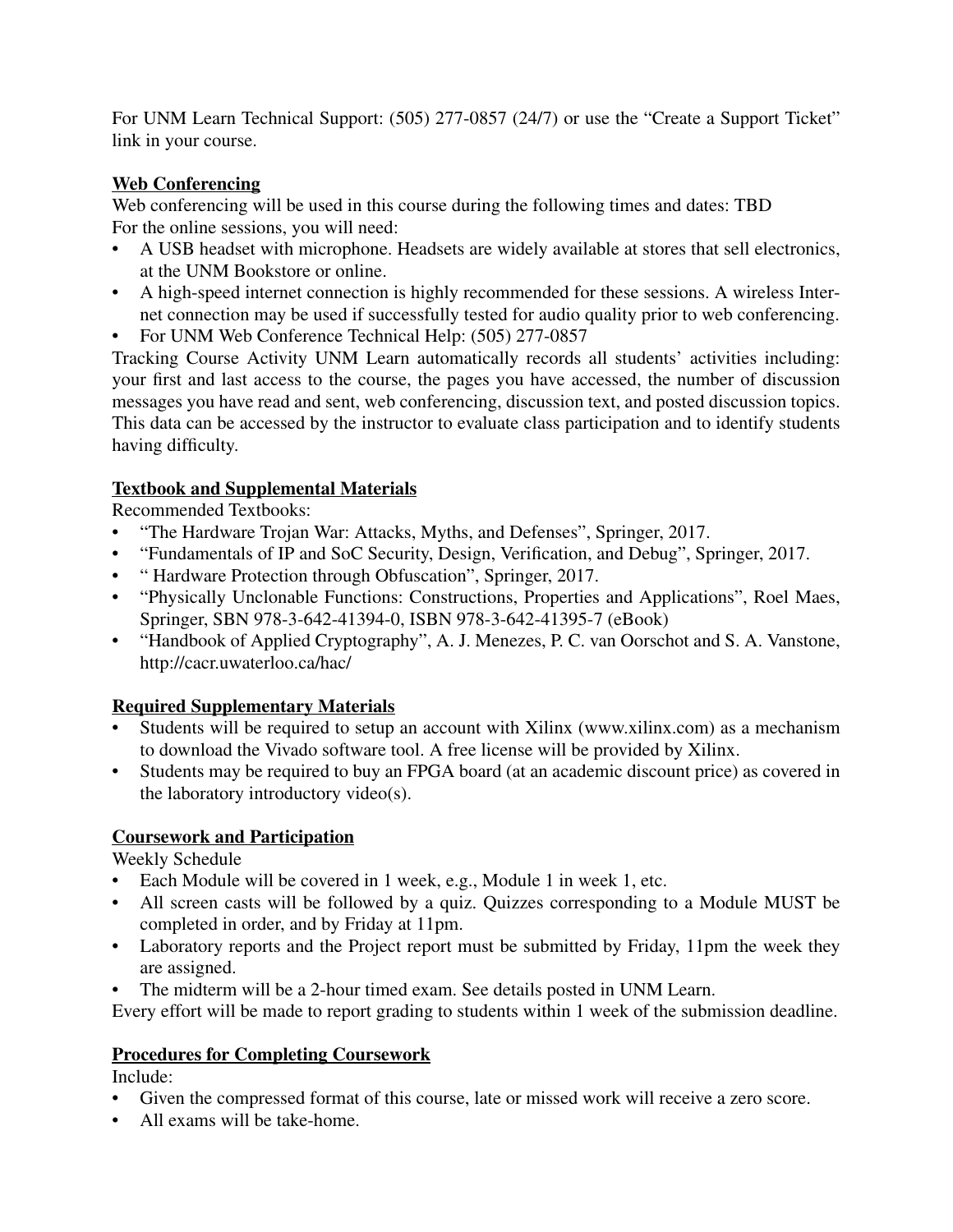- Other policies:
	- If you anticipate difficulty in meeting a deadline, you need to notify me at least 1 day in advance of the deadline and be prepared to provide evidence explaining why you will be late.
	- All written work needs to be submitted online. If you have difficulty using a tool to complete work, use the "Create a Support Ticket" link in the Course Menu and immediately notify me of your difficulties.

### **Expectations for Participation**

Please plan on devoting approx. 15 hour per week to cover the lecture material, participate in discussions and to do the homework, laboratories and project. Your previous course work using VHDL necessarily exposed you to CAD tools such as Vivado. However, if you experience is limited, please plan on spending additional time beyond the 15 hours per week. This course is 8 weeks long and therefore, runs at twice the pace of a regular course. Therefore, 15 hours may sound like a lot but we'll need to cover 16 weeks of material in 8 short weeks. Other requirements to consider:

- Students are expected to learn how to navigate in Learn
- Students are expected to communicate with one another in team projects
- Students are expected to keep abreast of course announcements
- Students are expected to use the Learn course email as opposed to a personal email address
- Students are expected to keep instructor informed of class related problems, or problems that may prevent the student from full participation
- Students are expected to address technical problems immediately
- Students are expected to observe course netiquette at all times

# **Netiquette**

- In following with the UNM Student Handbook, all students will show respect to their fellow students and instructor when interacting in this course. Take Netiquette suggestions seriously. Flaming is considered a serious violation and will be dealt with promptly. Postings that do not reflect respect will be taken down immediately.
- This course encourages different perspectives related to such factors as gender, race, nationality, ethnicity, sexual orientation, religion, and other relevant cultural identities. The course seeks to foster understanding and inclusiveness related to such diverse perspectives and ways of communicating.
- Link to Netiquette document: http://online.unm.edu/help/learn/students/pdf/discussion-netiquette.pdf

### **Grading Procedures**

All homeworks, laboratories and the project are designed to be tied directly to the core material in this course. Becoming efficient at codesign requires hands-on experience, i.e., lecture material is important but most of your learning will occur while designing solutions, testing them through simulation and hardware experiments, and examining how the tools synthesize designs to implementations. Therefore, a large portion of the grade is allocated to labs and projects, as shown below. I can usually return homework, laboratory and exam scores within a week of the submission deadline.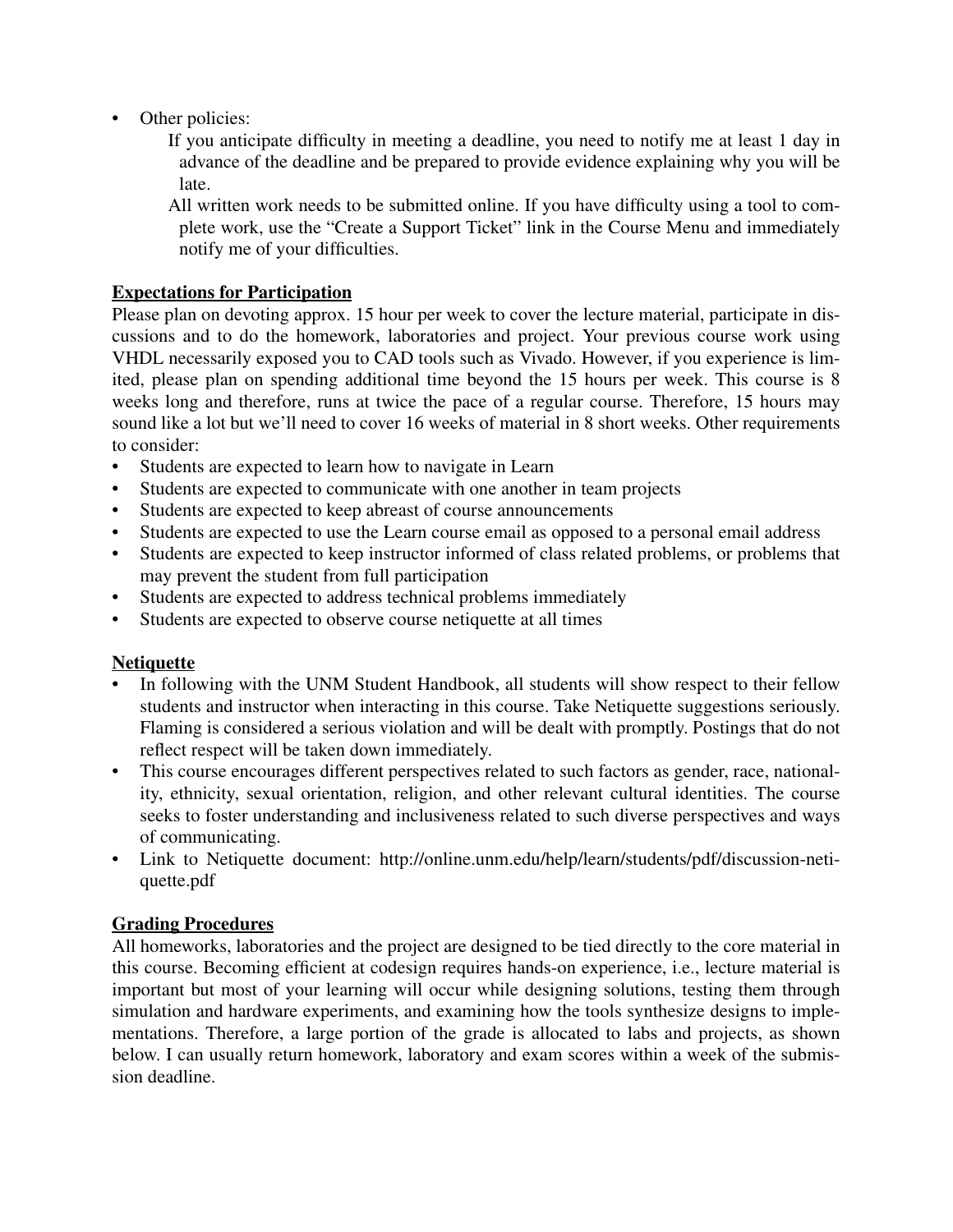## **Laboratory Grading Criteria**

• 20% Description

Does the report minimally include the following components: title, introduction to the lab that describes the problem to be solved, a body section that shows how the problem was solved (with schematic and supporting waveforms, if needed), and concluding remarks on the results and the student's experience?

- 20% Correctness Is the problem solved correctly?
- 20% Completeness

Are all the steps needed to solve the problem explicitly shown. For example, are the schematic diagram and the boolean equations given? Is the code given? Are the waveforms given? Are there comments in the Verilog code? Depending on the requirements given in the lab description, some of these components are not needed.

- 20% Clarity/Conciseness Are the description and results clearly and concisely presented or is there unnecessary clutter or redundancy?
- 20% Quality of write-up

Is the lab report easy to read? Are the figures, plots, etc. neatly and professionally presented, i.e., in electronic form with arrows and text explaining the important features? Is the information on the title page complete, with a meaningful title and the student's name.

### **Grading Scale**

The distribution of weights for the exams, laboratories and projects is as follows. Labs are all equally weighted, and scored as exams on a scale from 0 to 100:

| Midterm                                   | 30% |
|-------------------------------------------|-----|
| Labs                                      | 30% |
| Project                                   | 30% |
| Participation $(5\%)$ and Quizzes $(5\%)$ | 10% |

No incompletes will be given, except as required by university policy for truly exceptional circumstances.

Cheating at any time in this course will cause you to fail the course. For a complete description of academic dishonesty, refer to the UNM Student Handbook.

### **UNM Policies**

#### Title IX: Gender Discrimination

In an effort to meet obligations under Title IX, UNM faculty, Teaching Assistants, and Graduate Assistants are considered "responsible employees" by the Department of Education (see page 15 http://www2.ed.gov/about/offices/list/ocr/docs/qa-201404-title-ix.pdf). This designation requires that any report of gender discrimination which includes sexual harassment, sexual misconduct and sexual violence made to a faculty member, TA, or GA must be reported to the Title IX Coordinator at the Office of Equal Opportunity (oeo.unm.edu). For more information on the campus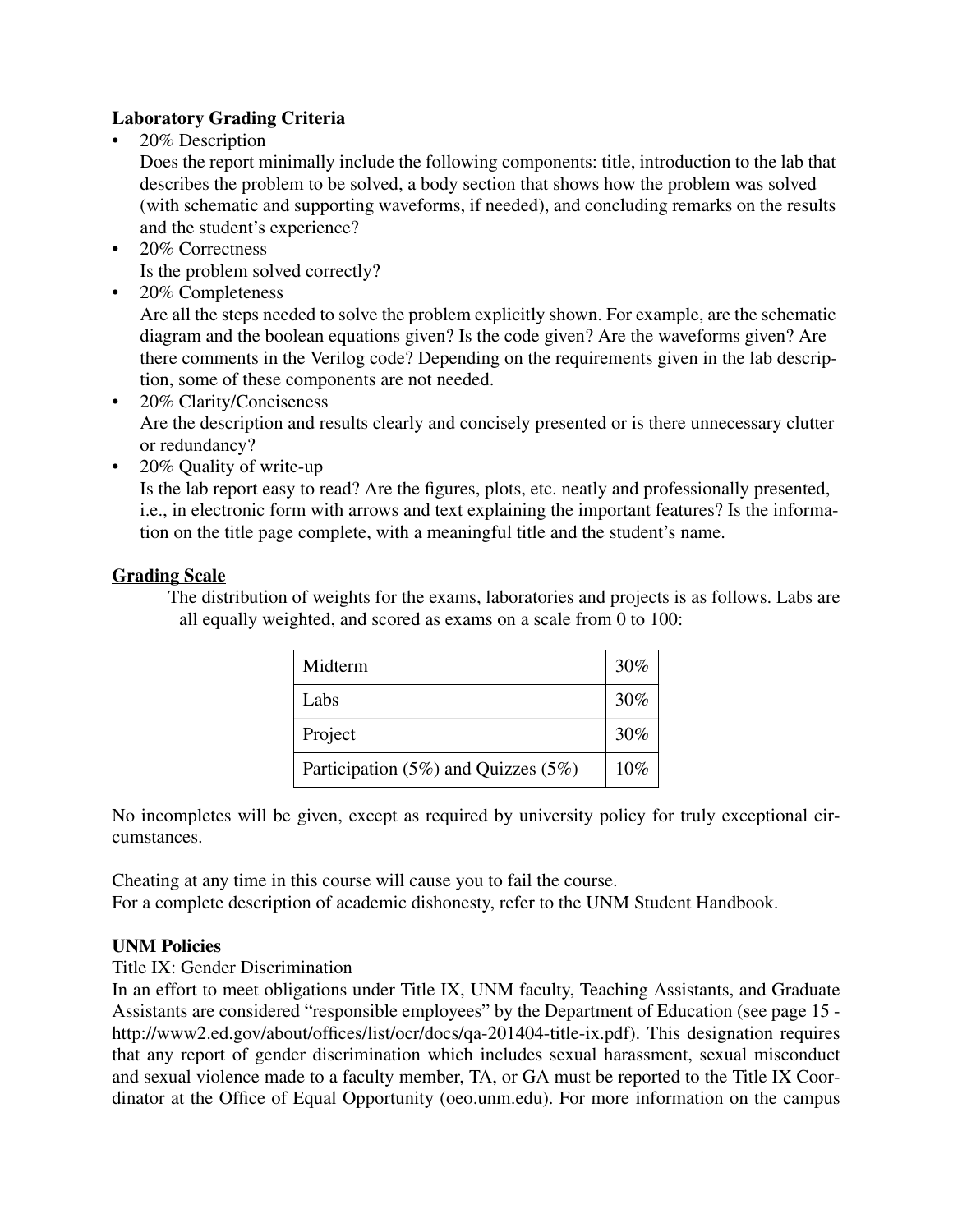policy regarding sexual misconduct, see: https://policy.unm.edu/university-policies/2000/ 2740.html

### **Copyright Issues**

All materials in this course fall under copyright laws and should not be downloaded, distributed, or used by students for any purpose outside this course.

### **Accessibility**

The American with Disabilities Act (ADA) is a federal anti-discrimination statute that provides comprehensive civil rights protection for persons with disabilities. Among other things, this legislation requires that all students with disabilities be guaranteed a learning environment that provides for reasonable accommodations of their disabilities. If you have a disability requiring accommodation, please contact the UNM Accessibility Resource Center in 2021 Mesa Vista Hall at 277-3506 or http://as2.unm.edu/index.html. Information about your disability is confidential.

• Blackboard's Accessibility statement: http://www.blackboard.com/accessibility.aspx

### **Academic Misconduct**

You should be familiar with UNM's Policy on Academic Dishonesty and the Student Code of Conduct (http://pathfinder.unm.edu/code-of-conduct.html) which outline academic misconduct defined as plagiarism, cheating, fabrication, or facilitating any such act.

#### **Drop Policy**

UNM Policies: This course falls under all UNM policies for last day to drop courses, etc. Please see http://www.unm.edu/studentinfo.html or the UNM Course Catalog for information on UNM services and policies. Please see the UNM academic calendar for course dates, the last day to drop courses without penalty, and for financial disenrollment dates.

#### **UNM Resources**

CAPS Tutoring Services http://caps.unm.edu/programs/online-tutoring/

CAPS is a free-of-charge educational assistance program available to UNM students enrolled in classes. Online services include the Online Writing Lab, Chatting with or asking a question of a Tutor.

Embedded Tutor - if this course has a tutor assigned, substitute the following: This course has tutoring services incorporated into the course. Please see the "CAPS Tutor" link in the course menu on the left for more details.

UNM Libraries http://library.unm.edu

Student Health & Counseling (SHAC) Online Services http://online.unm.edu/help/learn/support/shac